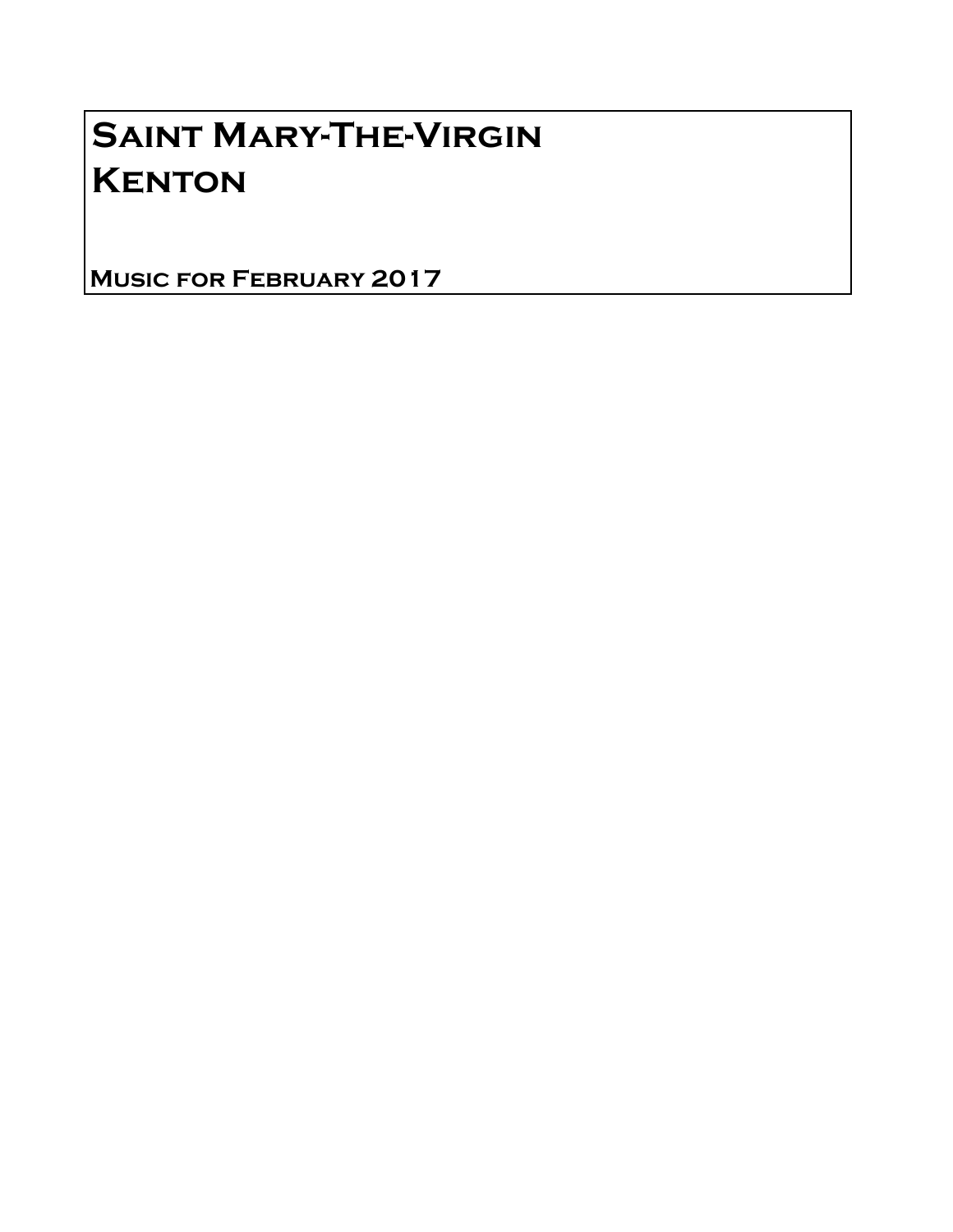| 5th February                         | <b>Ordinary Time V</b> |                                                            |  |
|--------------------------------------|------------------------|------------------------------------------------------------|--|
| Introit                              | <b>CH301</b>           | Immortal, invisible                                        |  |
| <b>Responsorial Psalm</b><br>Gradual | Page                   | Second setting                                             |  |
| Offertory                            | <b>CH738</b>           | Thou whose almighty word                                   |  |
| Communion                            | CH703                  | The light of Christ is come into the world                 |  |
| Recessional                          | <b>CH388</b>           | Shine Jesus                                                |  |
|                                      | Setting                | K, C - Merbecke - G - Lourdes II<br>S, B, A - Belmont Mass |  |
|                                      | At communion           | Come my Way                                                |  |

## **12th February Ordinary Time VI - Septuagesima Sunday**

| Introit                              | 433          | O worship the King                        |
|--------------------------------------|--------------|-------------------------------------------|
| <b>Responsorial Psalm</b><br>Gradual | Page         | Second setting                            |
| <b>Offertory</b>                     | 295          | Let all mortal flesh keep silence         |
| Communion                            | 282          | Faithful shepherd                         |
| Recessional                          | 427          | O praise ye the Lord                      |
|                                      | Setting      | K, S, B, A - Missa Simplex; G - Lourdes I |
|                                      | At communion | Blessed are the pure in heart             |